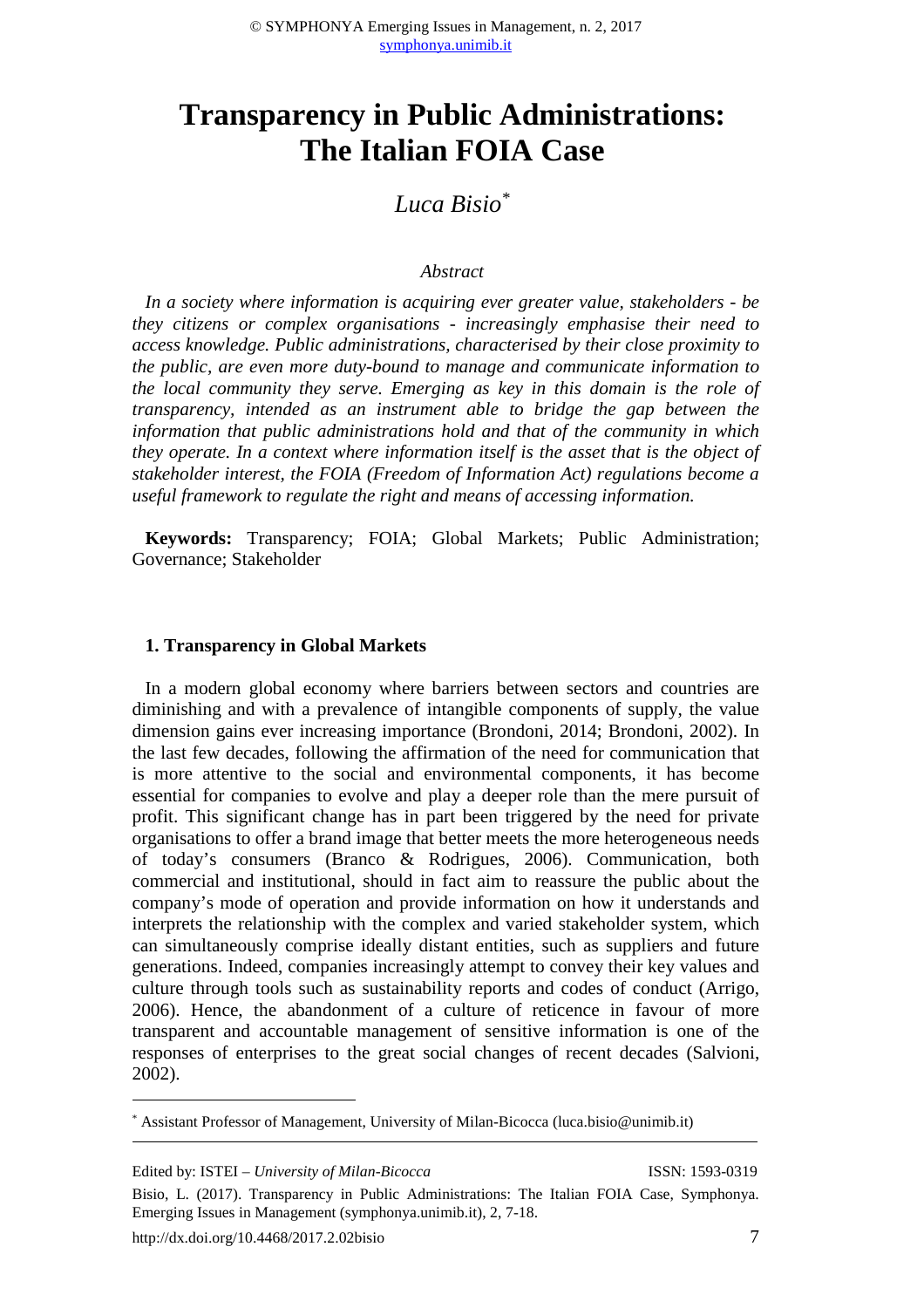Also in public administrations (henceforth PAs), this concept of responsibility acquires greater emphasis, with the vital difference that the important figure of the customer in a strict sense is replaced by that of the citizen and therefore the community. In this delicate context, the definition of the triple bottom line, intended as "*an accounting framework that incorporates three dimensions of performance: social, environmental and financial*" (Slaper & Hall, 2011) and that of sustainability would seem to have a deeper connotation. In an economy where competition spaces are widening, PAs remain territorially proximate to citizens and provide services offset by the payment of taxes or charges. The very nature of PAs thus imposes an obligation to ensure stakeholder awareness of the decision-making process and the values espoused by the organisation they turn to.

The principle of transparency and its application are thus a potential solution to the ever greater need of stakeholders to access information. Ball (2009) argues that transparency has to establish itself as a tool to combat corruption, ensuring the visibility of the decision-making process (open decision-making) and implementing the principles of good governance. The priority of curbing corruption stems from decades where the image of public administrations has been plagued by systematic scandals involving bribery and other violations undermining the trust that not only citizens but all stakeholders place in them.

Therefore, access to information on the mechanisms that administrations employ becomes an asset, in business terms a product, which specifically responds to the needs that stakeholders express.

The role of transparency manifests precisely in this domain, intended as a tool to bridge the knowledge gap between the PA and the environment in which it operates. The information itself becomes the asset that is the object of the transaction, and the right to access it allows making informed choices and reduces the possibility of abuse, enabling a more positive connotation for stakeholders within democratic life (Cavalieri, 2007).

The link between transparency and information also emerges in the following definition: *"Transparency means that decisions taken and their enforcement are done in a manner that follows rules and regulations. It also means that information is freely available and directly accessible to those who will be affected by such decisions and their enforcement. It also means that enough information is provided and that it is provided in easily understandable forms and media"* (UNESCAP, 2009).

Such link sheds light on the fundamental values, the decision-making processes and actions of those who control the asset and resources by virtue of a position of power (Bauhr & Grimes, 2013). The total transparency of these elements may on the one hand lead to the possibility of curbing the torts, and on the other, reduce uncertainty due to lack of knowledge of what is taking place in the organisation, or the possibility of ensuring that public managers act in compliance with the law.

Another issue concerns the spread of ICT technologies. If on one side they allow creating the technical mechanisms that ensure access to information, on the other, the nuances become more complex. Indeed, in the last few decades, the Internetbased culture is ever-spreading, leading to the idealization of the concept of freedom of access to information. The concept of the Internet is transcended as a simple means of disclosure with a major impact on the connotation of value deriving from online communities. Examples such as WikiLeaks, Pirate Party, and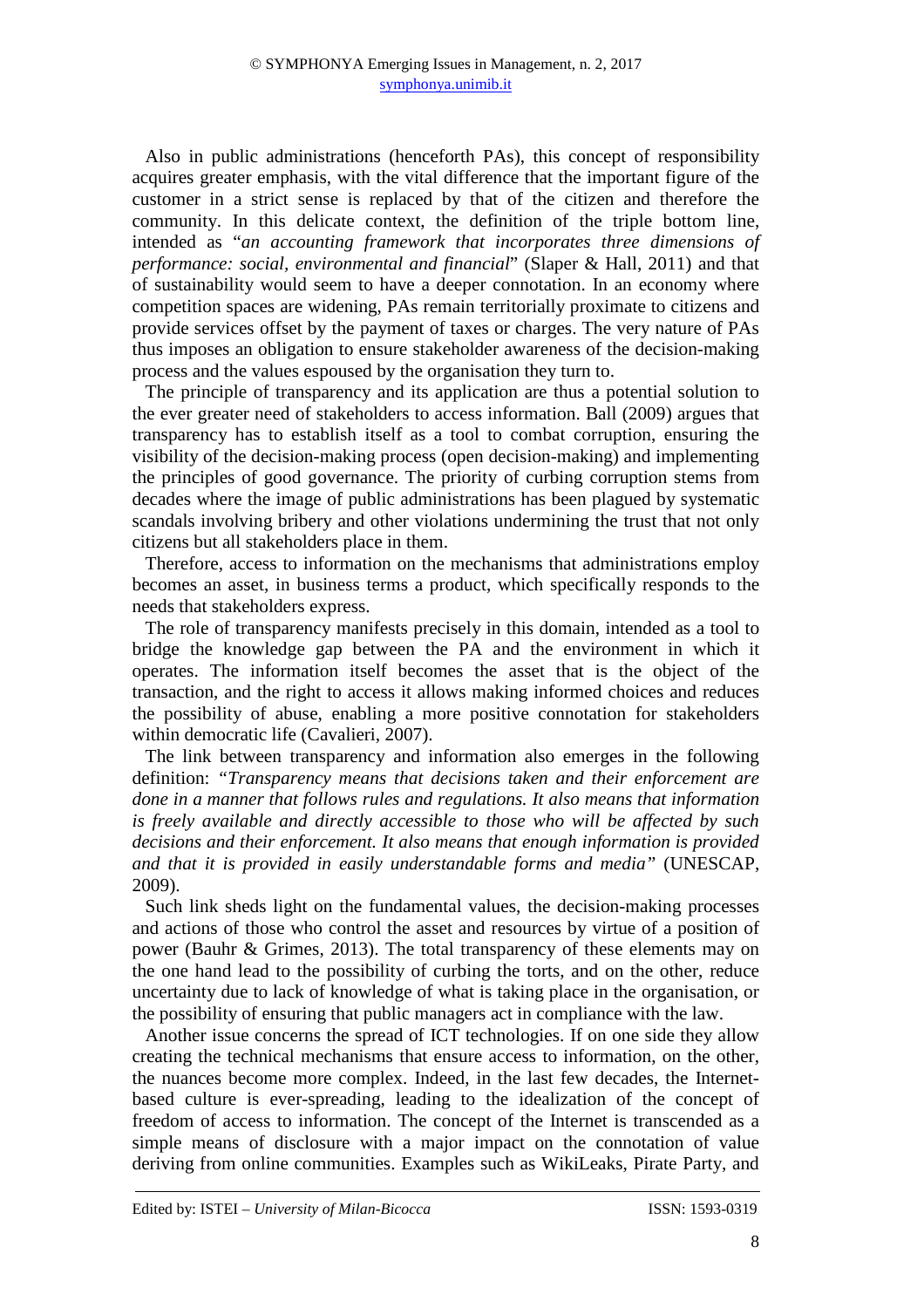Anonymous are evidence of a strong and increasingly relevant push for freedom of information in its purest form (Beyer, 2014). If in the past this could be considered part of a disruptive but circumscribed hacker ideology aimed at eliminating any restrictions on the transmission of information (Levy, 1984), today there is widespread sensitivity in relation to the topic, especially for younger stakeholders (Beyer, 2011). Even if this constitutes a more radical trend, the events of recent years show increasing attention to the data that public organisations hold.

However, despite the wealth of socio-economic factors that favour the adoption of the principle of transparency, and although literature expresses a strong positive contribution in this respect, there are many obstacles to its application, including the mistrust of various political actors (Berliner, 2014). Historically incisive events, such as 9/11, have led to changes in the management, access, and exchange of information between different social groups (Jaeger & Burnett, 2005; O'Reilly, 2003). There are also critical issues in relation to the means of ensuring access to information and thus responding to the need for stakeholder knowledge. First, this requires creating and adopting a system that can guarantee the usability and quality of information, defining the PA's reporting obligations and the way in which stakeholders obtain access. These aspects require, on the one hand, developing managerial skills to collect, systematize, summarize, present, and make the information available, and on the other, defining a framework that can regulate the right of access to information. Essential in fact is clearly identifying what information can be accesses by whom, how, and when. Relevant in this sense are the regulations compatible with the Freedom of Information Act (FOIA). The next section aims to clarify the international variegation of these regulations, characterized by highly fragmented nuances and uses modelled according to the needs of States.

#### **2. FOIA: Evolution, Limitations and Alternatives**

While transparency is globally recognized as crucial for any private or public organisation, far more arduous is the acceptance of a universal application model. Reducing the research domain to public authorities alone, we can identify how the FOIA regulations or more generally the FOI Laws are the main nexus in the sphere of free access to information. In recent decades, each country has developed the theme according to different timelines and specificities (Table 1), evidencing on the one hand the recognition of the importance of ensuring transparency, and on the other, a certain persistence of the organisations' possessiveness of information.

| Freedom of Information Act                       | <b>United States</b> | 1966 |
|--------------------------------------------------|----------------------|------|
| <b>Official Information Act</b>                  | New Zealand          | 1982 |
| Freedom of Information Act                       | Australia            | 1982 |
| Danish Access to Public Administration Files Act | Denmark              | 1985 |
| Access to Information Act                        | Canada               | 1985 |
| Freedom of Information Act                       | United Kingdom       | 2000 |

#### **Table 1:** *Some FOIA Examples*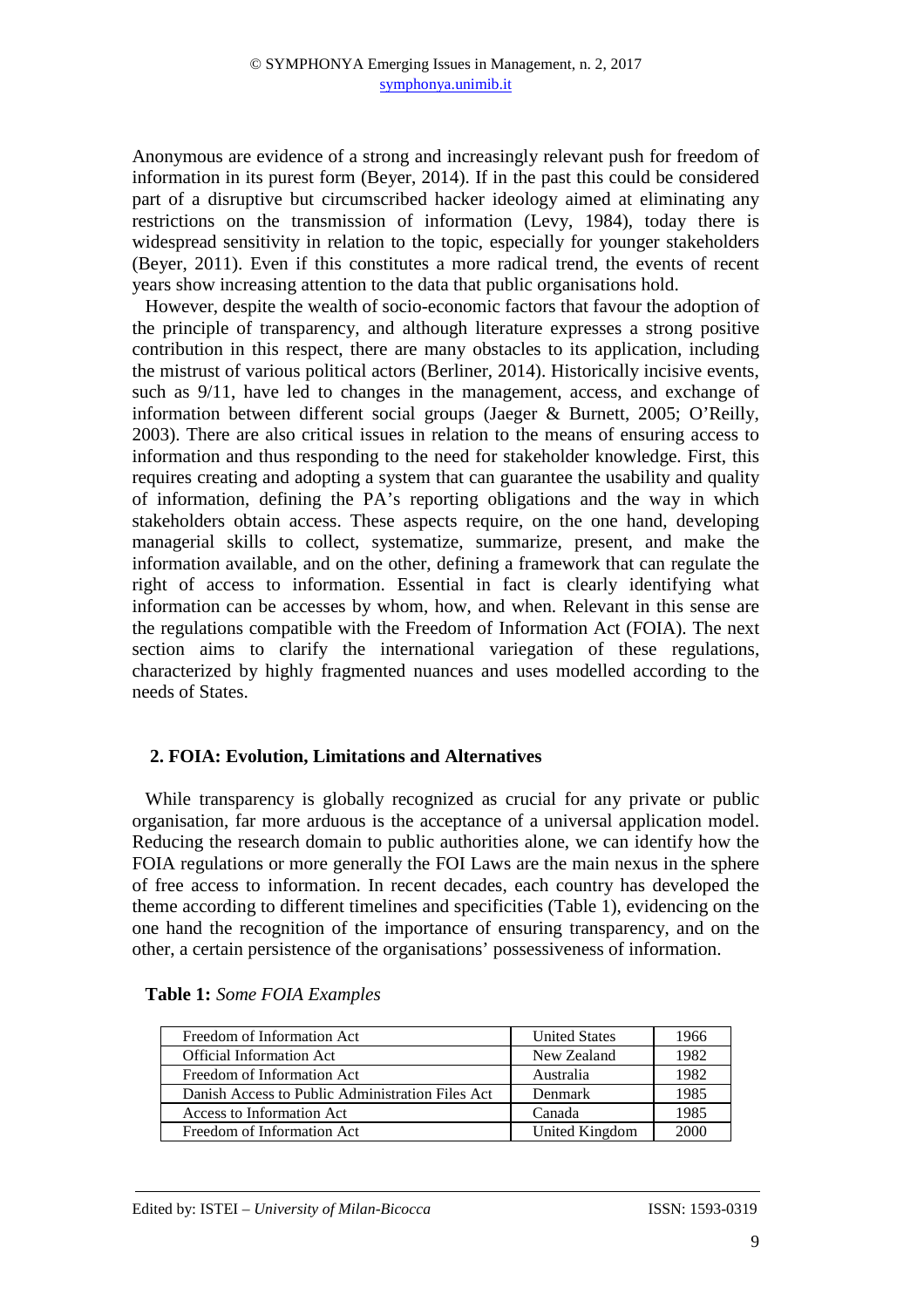Even if issued by different and geographically distant authorities, the regulations presented in Table 1 show the common willingness to make information on their activities available to the public, although always with some exceptions. Below are some extracts of the general objectives of the transparency regulations.

*□ "The Freedom of Information Act 2000 provides public access to information held by public authorities. It does this in two ways: public authorities are obliged to publish certain information about their activities; and members of the public are entitled to request information from public authorities. The Act covers any recorded information that is held by a public authority in England, Wales and Northern Ireland, and by UK-wide public authorities based in Scotland."* (ICO, 2017)

*□ "The Parliament intends, by these objects, to promote Australia's representative democracy by contributing towards the following: increasing public participation in Government processes, with a view to promoting better-informed decision-making; increasing scrutiny, discussion, comment and review of the Government's activities."* (Australian Government's FOIA, 1982)

*□ "The purposes of this Act are, consistently with the principle of the Executive Government's responsibility to Parliament: (a) to increase progressively the availability of official information to the people of New Zealand in order (i) to enable their more effective participation in the making and administration of laws and policies; and (ii) to promote the accountability of Ministers of the Crown and officials, and thereby to enhance respect for the law and to promote the good government of New Zealand; (b) to provide for proper access by each person to official information relating to that person; (c) to protect official information to the extent consistent with the public interest and the preservation of personal privacy."* (New Zealand's Official Information Act, 1982)

From these examples emerges, albeit in very different contexts, the harmonisation of the content of the acts, which in particular are based on the dual purpose of making information available and facilitating effective stakeholder participation. The FOIA general objectives, up to now examined at the national level, also extend to more complex political conformations. Indeed, the principles of good governance promoted by the European Union are strongly aimed at overcoming the opacity of the activities of community institutions. The White Paper on governance published by the European Commission in August 2001 sets out five principles for improving the institution-stakeholder relation: openness, participation, accountability, effectiveness, and coherence.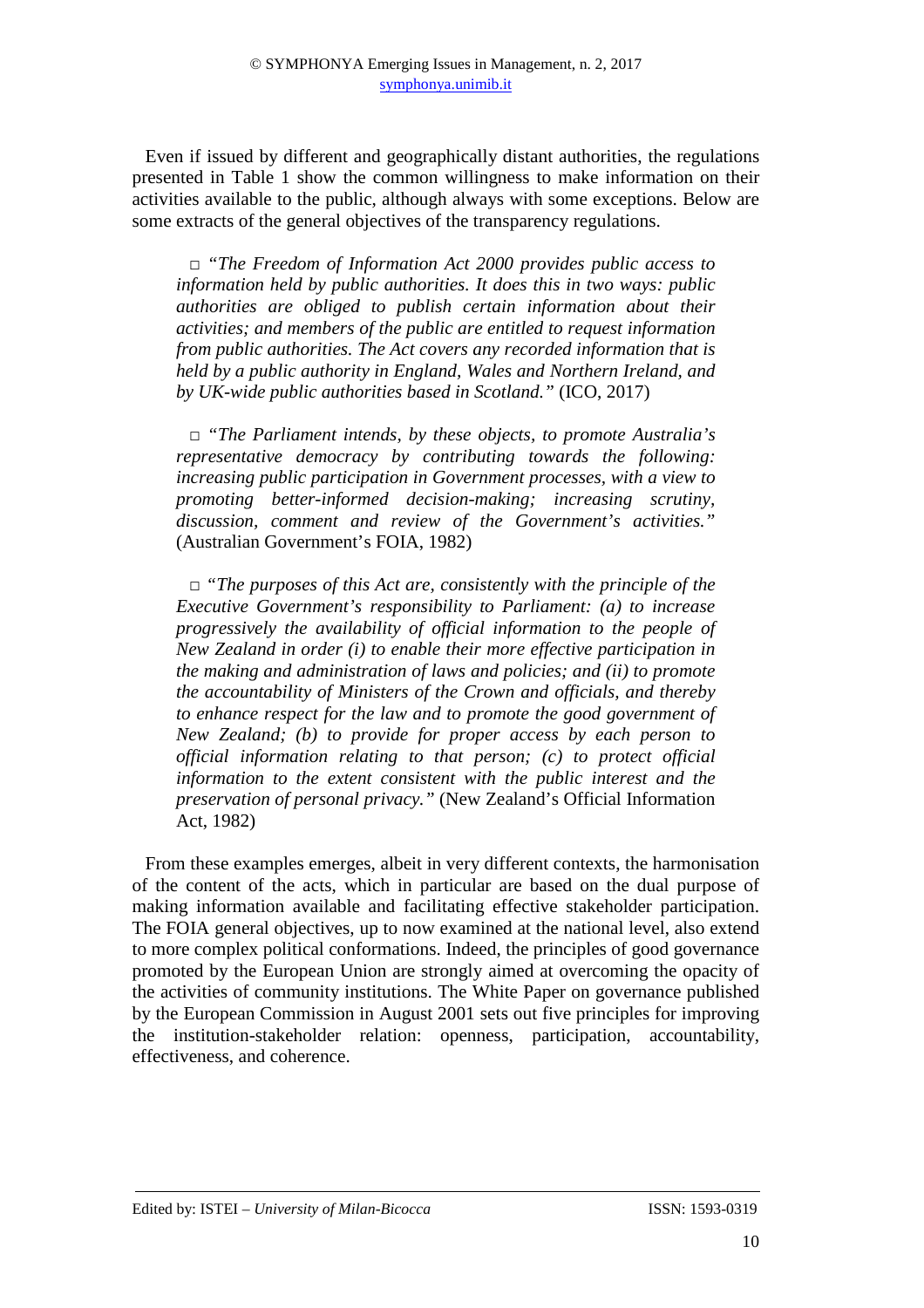| The Institutions should work in a more open manner. Together with the            |  |
|----------------------------------------------------------------------------------|--|
| Member States, they should actively communicate about what the EU does           |  |
| and the decisions it takes. They should use language that is accessible and      |  |
| understandable for the general public. This is of particular importance in order |  |
| to improve the confidence in complex institutions.                               |  |
| The quality, relevance and effectiveness of EU policies depend on ensuring       |  |
| wide participation throughout the policy chain - from conception to              |  |
| implementation. Improved participation is likely to create more confidence in    |  |
|                                                                                  |  |
| the end result and in the Institutions which deliver policies. Participation     |  |
| crucially depends on central governments following an inclusive approach         |  |
| when developing and implementing EU policies.                                    |  |
| Roles in the legislative and executive processes need to be clearer. Each of the |  |
| EU Institutions must explain and take responsibility for what it does in         |  |
| Europe. But there is also a need for greater clarity and responsibility from     |  |
| Member States and all those involved in developing and implementing EU           |  |
| policy at whatever level.                                                        |  |
| Policies must be effective and timely, delivering what is needed on the basis    |  |
| of clear objectives, an evaluation of future impact and, where available, of     |  |
| past experience. Effectiveness also depends on implementing EU policies in a     |  |
| proportionate manner and on taking decisions at the most appropriate level.      |  |
| Policies and action must be coherent and easily understood. The need for         |  |
| coherence in the Union is increasing: the range of tasks has grown;              |  |
| enlargement will increase diversity; challenges such as climate and              |  |
| demographic change cross the boundaries of the sectoral policies on which the    |  |
| Union has been built; regional and local authorities are increasingly involved   |  |
| in EU policies. Coherence requires political leadership and a strong             |  |
|                                                                                  |  |
| responsibility on the part of the Institutions to ensure a consistent approach   |  |
|                                                                                  |  |

#### **Table 2:** *Principles of Good Governance*

*Source:* European Governance - A White Paper - 2001

Therefore, this document responds with pressure on the national institutions of member States to meet the stakeholders' need for transparency.

Subsequently, several member States, some with delays compared to Anglo-Saxon countries, have legislated on this issue. Four years after the publication of the White Paper, Germany published its FOIA, according to which, *"Everyone is entitled to official information from the authorities of the Federal Government in accordance with the provisions of this Act. This Act shall apply to other Federal bodies and institutions insofar as they discharge administrative tasks under public law"* (Federal Act Governing Access to Information held by the Federal Government, 2005). In Italy, however, the enactment of Legislative Decree no. 33/13 (now largely integrated with the provisions of Legislative Decree no. 97/16) defines transparency as *"Total accessibility of data and documents held by public authorities to protect the rights of citizens, promote the participation of those concerned with administrative activities and encourage widespread forms of control over the pursuit of institutional functions and the use of public resources"*  (Legislative Decree no. 33/13).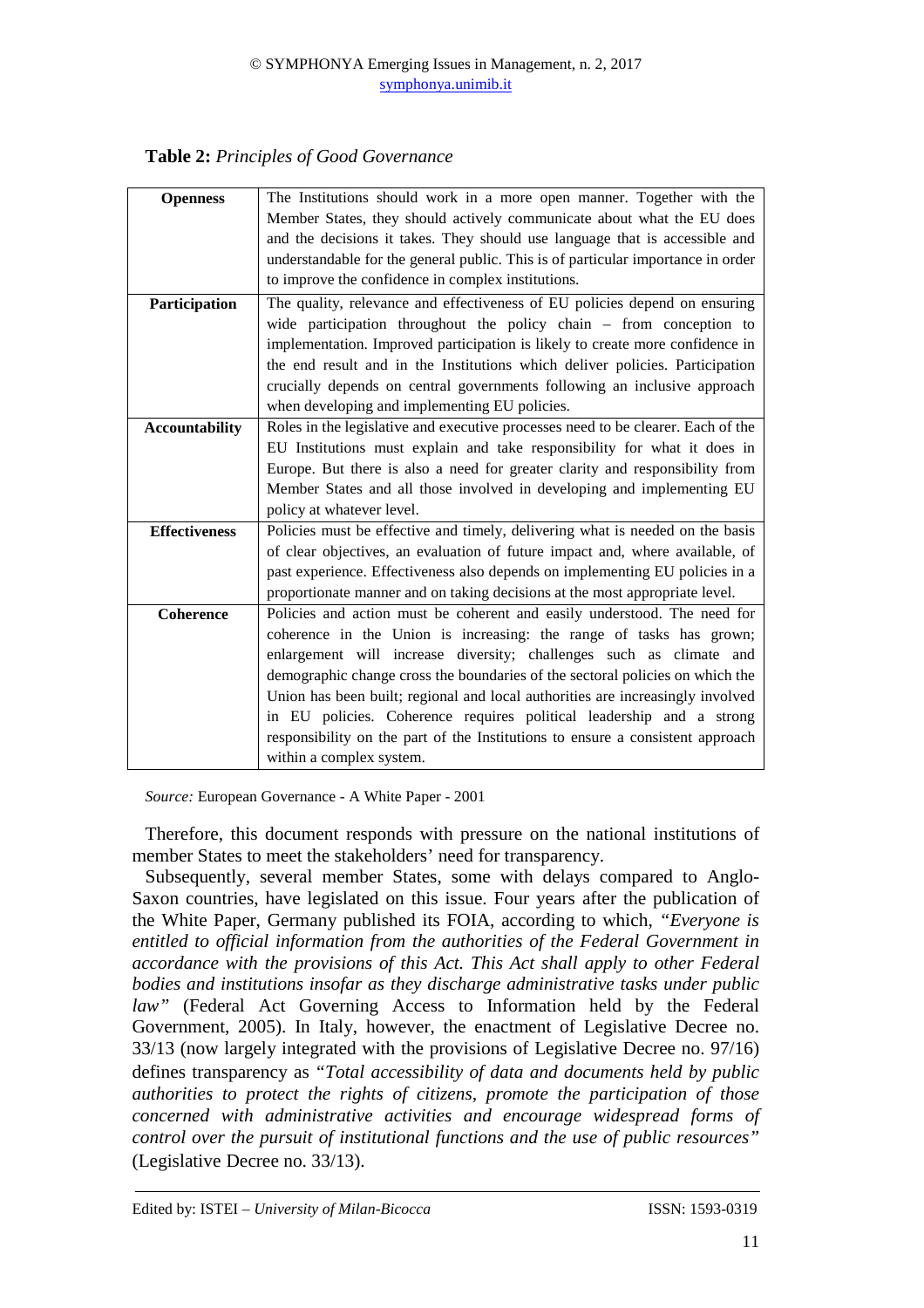Today, the growing need for transparency is evident, which also requires a revision of the current FOIA model that is decidedly based on the US matrix. The pioneering legislation established in the 1960s and exported globally in recent decades has been the subject of criticism (Pozen, 2017; Pack, 2004). Although it has the objective of responding to the need for transparency, several shortcomings have emerged that have spread with the adaptation of legislation to different national contexts.

First, there are exemptions from the effects of the regulation. In fact, each country excludes a number of bodies, administrations, and agencies from the legislation. In the case of the United States, the administration may refrain from providing the requested information if concerning:

- **•** National defence or foreign policy.
- **•** Rules and practices of internal staff.
- **•** Information exempted by other laws.
- **•** Commercial secrets and confidential business information.
- **•** Memorandum or letters within or between administrative bodies that are protected by legal privileges.
- **•** Personal documents and medical records.
- **•** Law enforcement documents or information.
- **•** Information related to bank supervision.
- **•** Geological or geophysical information.

Even if the prohibition to access classified information for reasons of national security can easily be understood and tolerated in the case of generic stakeholders, reticence with regard to congressional and court information, according to the US example, is certainly less in line with the guiding principle of the regulation. This therefore requires identifying in each country the right balance between the public's right to know and national security (Uhl, 2003).

Second, there are problems linked to real access to data. The FOIA's efficiency depends on the stakeholders' ability to know exactly what information to ask for, and where and how this may be possible. In this sense, stakeholders require a certain competence. In fact, the true FOIA winners are professionals, such as corporate lawyers and business information resellers, as opposed to other stakeholder categories that may be interested parties but are far less capable of using such administrative procedures (Klein et al., 2016; Hoefges et al., 2003; Pozen, 2017). The US model therefore assumes a certain level of expertise, which in turn entails a cost for stakeholders, such as hiring a specialist or covering attorney fees and litigation costs (Tai, 2015). To justify such costs and expertise, FOIA is mainly used to request information for commercial purposes.

Finally, there is the additional issue of access, which is guaranteed to every person without any eligibility criteria. This aspect could lead some organisations to sustain both financial and time costs in relation to responding to an excessively high number of requests. Due to the way the legislation is structured, transparency is interpreted as a matter between the applicant and the administration. Even when the requested information has been obtained, the collective does not benefit from meeting the individual's need for transparency, given that the applicant does not have any publication obligations. Literature on this issue focuses greatly on this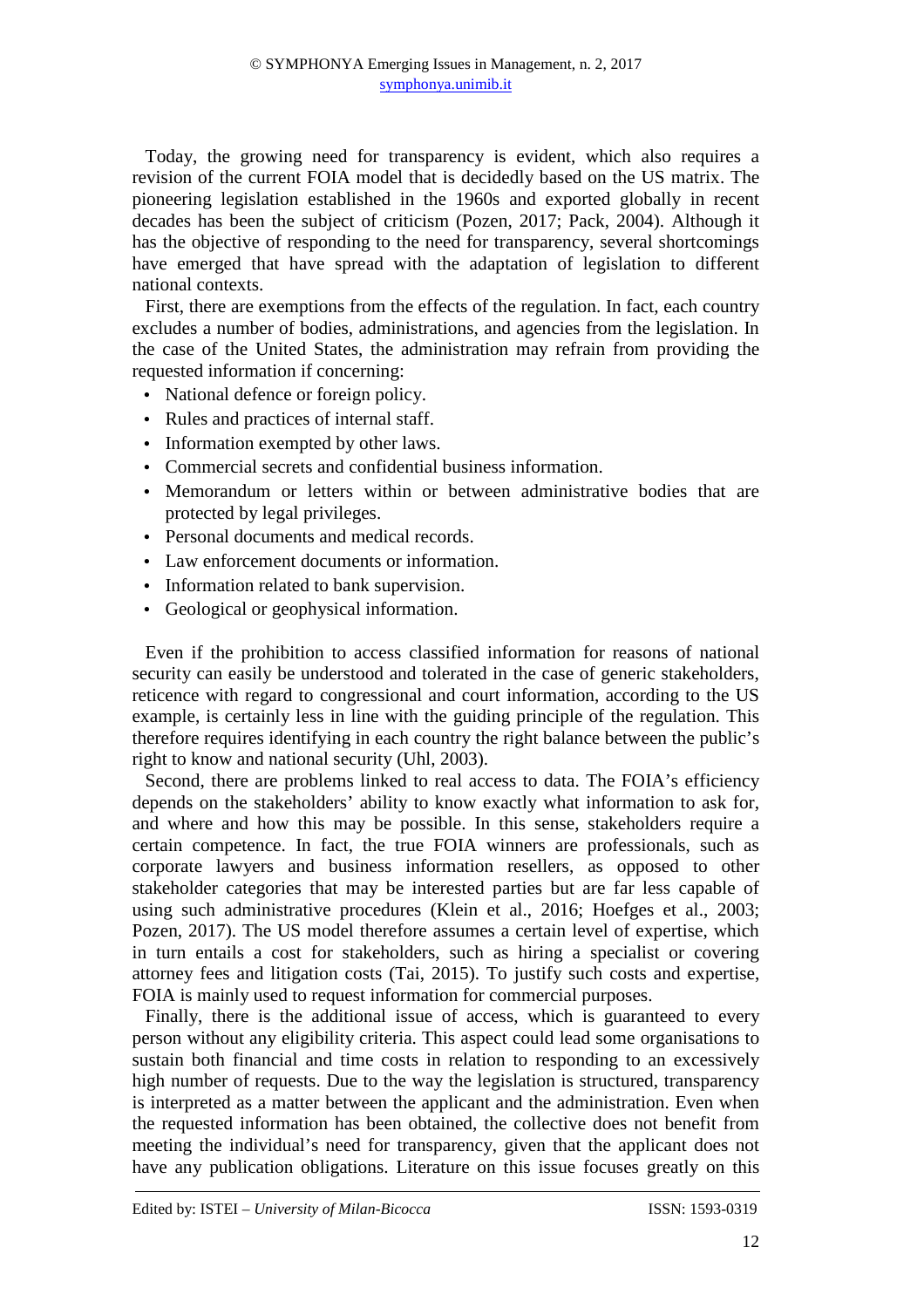latter element, at times interpreting FOIA as a response to an inquisitional mechanism implemented by lawyers rather than as a general tool of transparency. Worthy (2010) argues that legislation in the United Kingdom has led to an increase in transparency and accountability without however resolving the problems associated with lack of trust in institutions and low participation in decisionmaking.

In fact, FOIA is only one possible solution to meeting the need for access to information, defined as *"the presence of a robust system through which information is made available to citizens and others"* (Jaeger & Burnett, 2005, p. 465). Such criticisms bring to light alternative models, partly present in some FOIA regulations, such as affirmative disclosure. Pozen (2017) argues that this model could anticipate the need of single stakeholders making a request to the PA. In fact, the law should instruct organisations on which information categories to publish, how, and when.

Another possible model is instead based on the possibility of linking the legal effects of an administrative decision based on compliance with certain publication standards. Therefore, a decision has no effect on a stakeholder if such an individual has not been sufficiently informed.

# **3. PA Transparency: the Italian Case**

In Italy, the issue of transparency can be considered as bi-frontal:

- **•** On the one hand, Legislative Decree 33/13 that first comprehensively framed the theme of transparency identified a series of publication obligations to be consistently managed by public administrations. This solution therefore recalls the aforementioned models in which the legislator precisely determines the information to be published and the frequency of publication and updating.
- **•** On the other hand, Legislative Decree 97/16 that only three years after its issuance significantly integrated Legislative Decree 33/13 was inspired by FOIA and intended to guarantee everyone freedom of access to the data and documents held by public administrations, except with certain specific limitations (e.g., privacy, State secrecy, etc.).

Furthermore, a leading role in this comprehensive and complex regulatory system is played by the national anticorruption authority (Autorità Nazionale Anticorruzione, ANAC) that intervened through the legislative implementation guidelines, regulations and, above all, defining the triennial corruption prevention plan.

Starting from these premises, transparency is to date ensured by:

- **•** The compulsory publication (in the "Transparent Administration" section of the institutional website) of documents, information, and data concerning the organisation, activities, and the way of implementing these.
- **•** Freedom for all to access (so-called "generalised" civic access) further data and documents held by public administrations other than those whose publication is obligatory.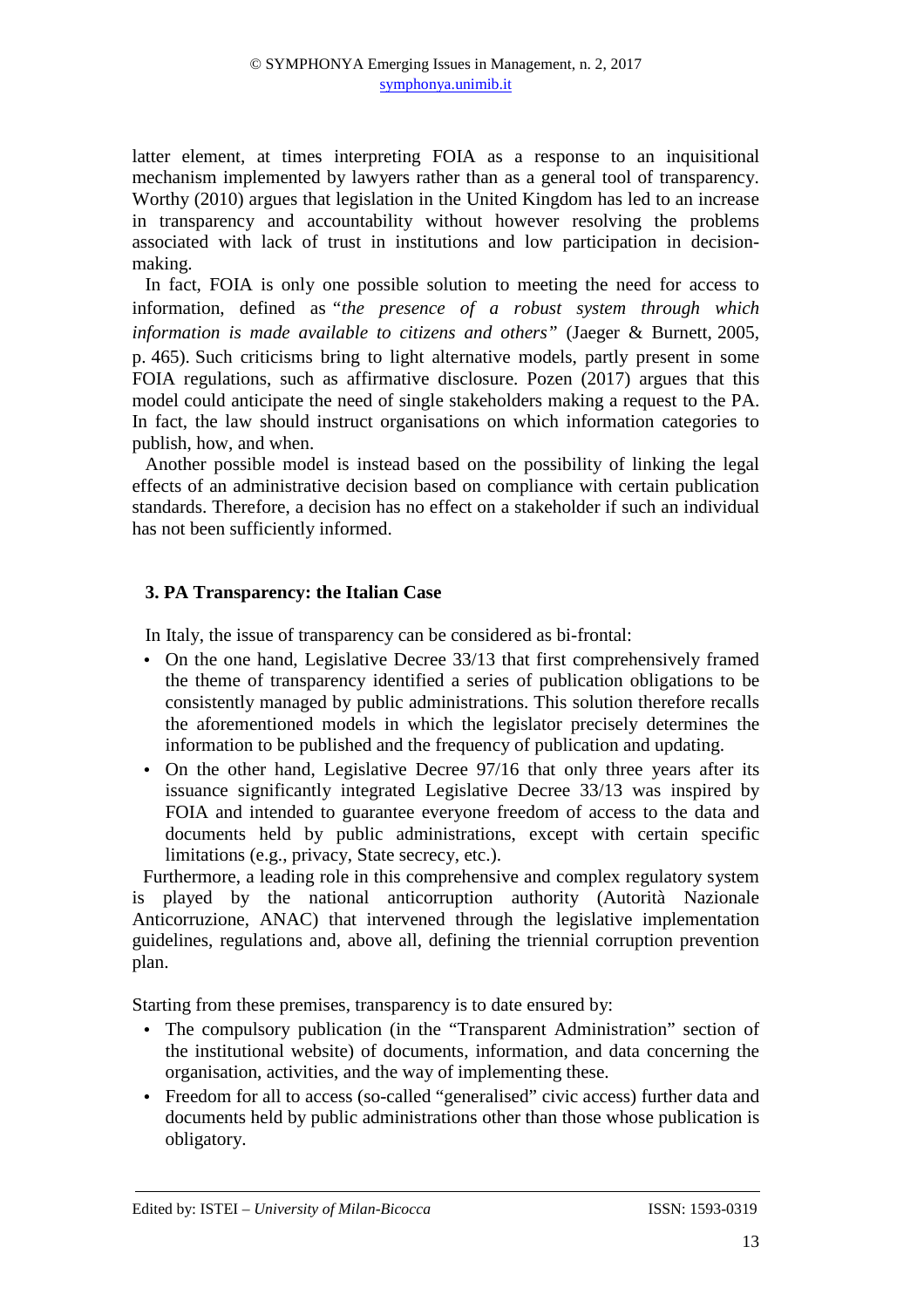# **Table 3:** *State Council, Consultive Section, no. 515/2016*

[...] The decree in question adds a "reactive" type of transparency, or rather, in response to the instances of knowledge advanced by the interested parties, to the pre-existing "proactive" transparency, or rather, the compulsory publication of data and information indicated by law (Legislative Decree 33/13) on the websites of certain entities. The transition from the need to know to the right to know is for the national system a type of Copernican revolution, able to actually evoke the noted image of a PA, cherished by Filippo Turati, as a "glass house" (Point 11.2).

Specifically, the mechanisms that public administrations have to put in place to properly and comprehensively safeguard this theme are:

- **•** The map of publication obligations, defining in detail the data, documents, and information to be published (Annex 1 of the ANAC Decree 1310/16).
- **•** The "Transparent Administration" section of the entities' institutional website containing the data, information, and documents published in accordance with current legislation (Article 9, paragraph 1 and Annex A of Legislative Decree 33/13).
- **•** The triennial plan for the prevention of corruption and transparency in which those responsible for the transmission and publication of the documents, information, and data subject to transparency are identified as well as the main measures to be taken to ensure that transparency becomes a tool to counter corruption.

# **Table 4:** *Freedom of Information Act (FOIA)*

Access to information gathered by the State, in the name of citizens and with the resources of citizens, is not only a need for journalists, lobbyists, and experts.

It is a universal right, which is at the base of our freedom of expression, because it is the presupposition of full participation as citizens in democratic life.

The right of access is regulated by international standards known as the "Freedom of Information Acts" (FOIA). According to these, the public administration has information, publication, and transparency obligations, and citizens have the right to request any kind of information produced and held by the administration that does not conflict with national security or privacy.

The European Court of Human Rights has recognized access to information held by governments as a right: today more than 90 democratic countries have an FOIA.

From the analysis of this regulatory excursus and the instruments therein outlined derives the definition and the fundamental purpose of transparency, namely:

- **•** Total access to data and documents held by public administrations.
- **•** To protect the rights of citizens, to promote the participation of those concerned with administrative activities and to promote widespread forms of control over the pursuit of institutional functions and the use of public resources (Article 1(1) of Legislative Decree 33/13).

More specifically:

- **•** Transparency contributes to the implementation of the democratic principle and the constitutional principles of equality, impartiality, good performance, accountability, efficacy, and efficiency in the use of public resources, integrity and loyalty in service to the nation.
- **•** Transparency is a condition guaranteeing individual and collective freedoms, as well as civil, political, and social rights.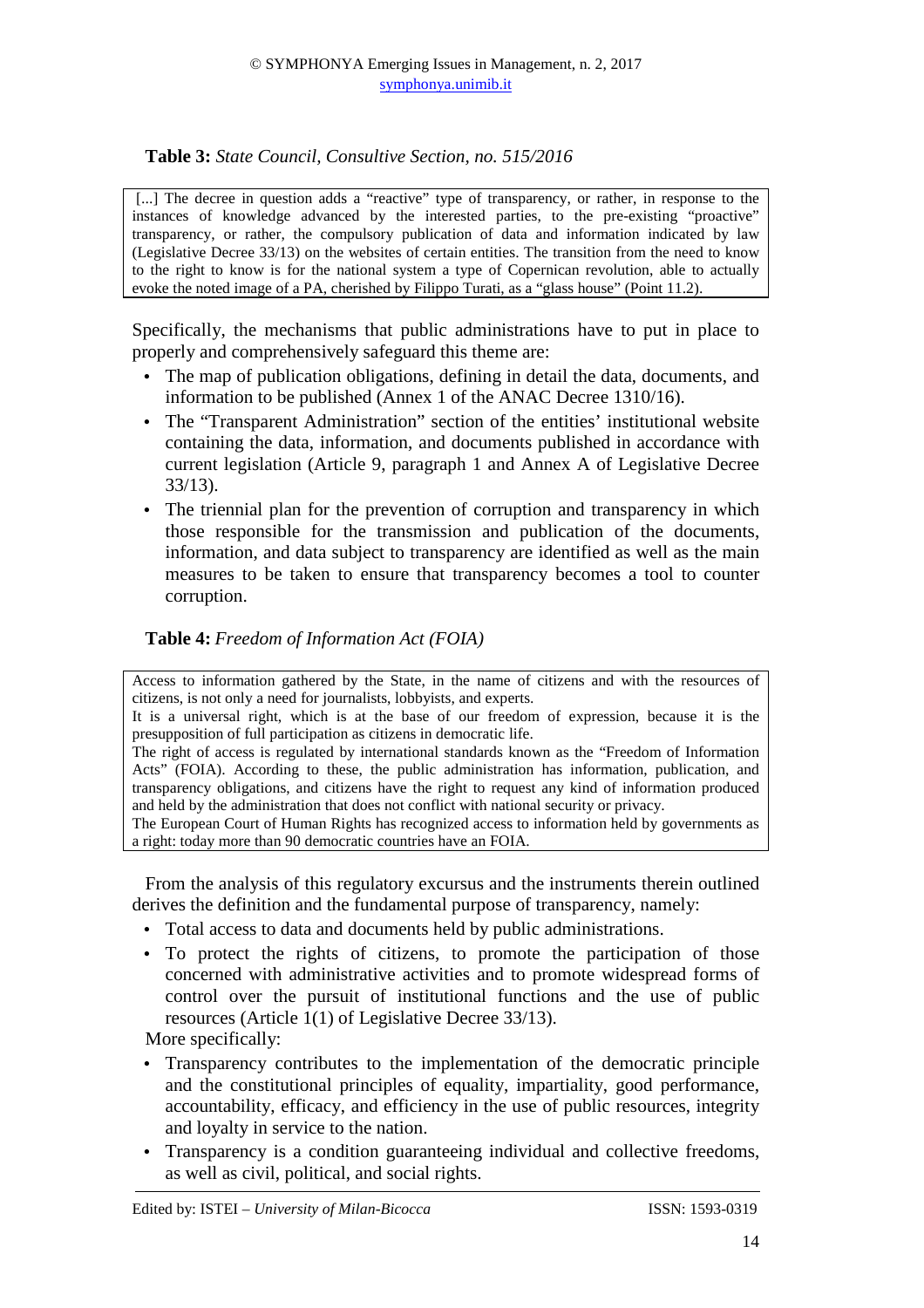- **•** Transparency integrates the right to good administration.
- **•** Transparency contributes to the creation of an open administration at the service of citizen.

In addition to widening the definition and the fundamental purpose of transparency, the 2016 Reform also extended the subjective application scope of these regulations. Indeed, if the focus was primarily on public administrations referred to in Art. 1, c. 2 of Legislative Decree 165/01, with the issuance of Legislative Decree 97/16 it became clear that the same discipline applies, as far as compatible with:

- **•** Public economic entities and professional bodies.
- **•** Publicly controlled companies, excluding listed companies.
- **•** Associations, foundations, and private law entities, howsoever named, even if without legal status with a budget of over five hundred thousand euro, whose activities are largely funded for at least two consecutive financial years in the last triennial by public administrations and where all office holders or members of the administrative or management body are designated by public administrations.

In addition, the same legislation foreseen for public administrations provided for in Art. 1, c. 2 of Legislative Decree 165/01 applies, as far as compatible, only to data and documents relating to the activities of public interest governed by national or European Union law of:

- **•** Public companies.
- **•** Associations, foundations and private law entities, howsoever named, even without legal status, with a budget of more than five hundred thousand euro, that exercise administrative functions, produce goods, and provide services to public administrations or manage public services.

In this way, they seek to embrace most public bodies and businesses, so that the reform perimeter of reference is as complete as possible.

The importance that the legislator has given to the reform on transparency is also reflected in the sanctions associated with non-compliance with the obligations foreseen by law. In particular:

- **•** Sanctions of a general nature.
- **•** Penalties for breach of specific publication obligations.

With reference to the first type, important to recall are two liability profiles referred to in case of non-compliance:

- **•** Managerial responsibility, which may result in the impossibility of renewing the executive appointment or, relative to the gravity of cases, the termination of the appointment.
- The responsibility for image damage to the entity, linked to the opacity generated by behaviours that are not in compliance with current law.

Such responsibility can be associated, in relation to the seriousness of the breaches committed, to disciplinary sanction as well as the reduction in remuneration linked to annual performance.

Examining instead the sanctions for breach of specific publishing obligations, interesting to note is that these can be categorized into three reference categories: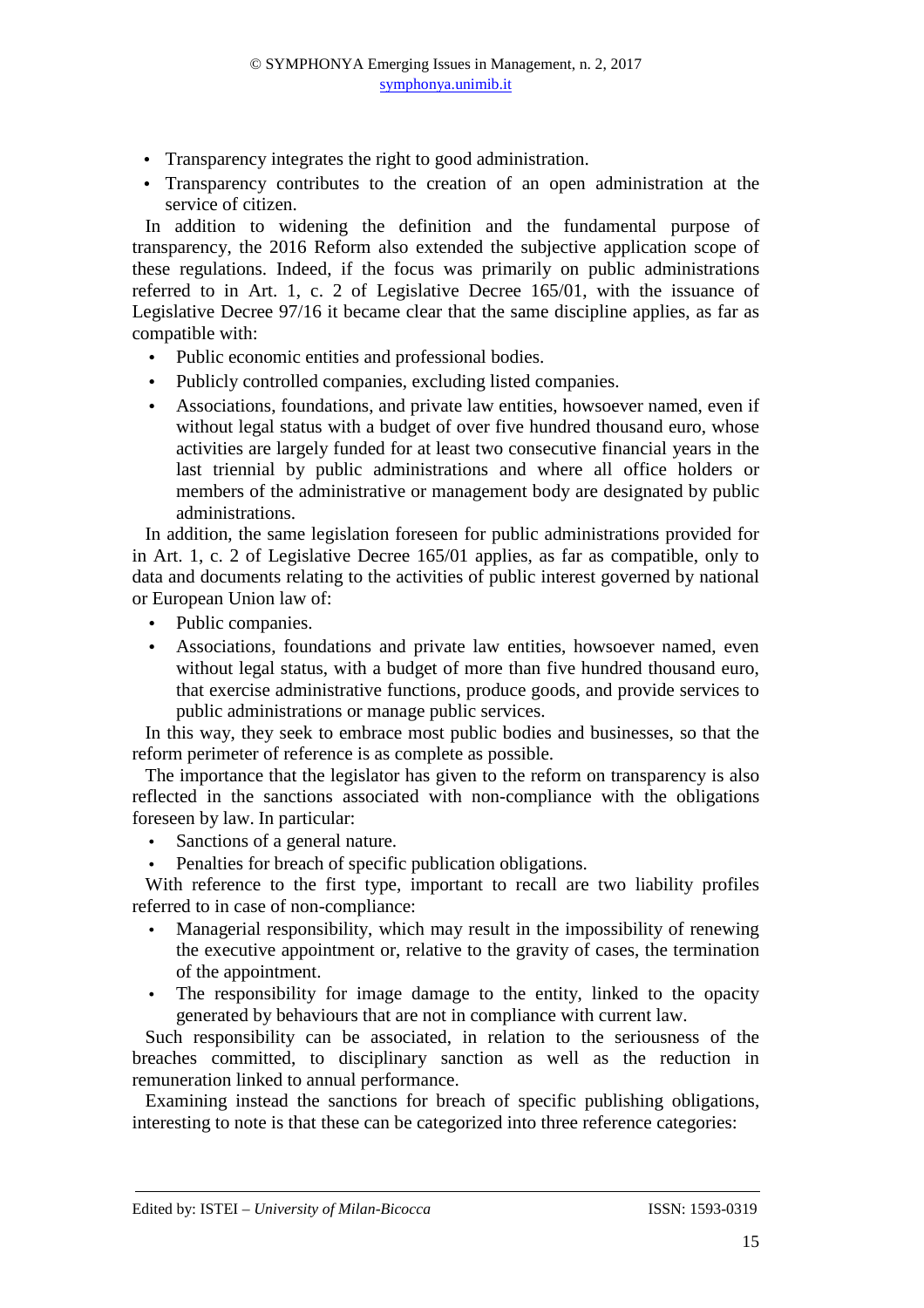- **•** Administrative sanctions, mainly pecuniary and related to, for example, noncompliance with the disclosure requirements of political, administration, management or governance office holders and managers<sup>i</sup>.
- Sanctions relating to the non-transfer of resources. Such sanctions are imposed, for example, in the case of missing or incomplete disclosure of data concerning supervised public entities, subsidiaries, and controlled entities. In particular, the provision in their favour of amounts by the administration, excluding payments that administrations have to provide for contractual obligations for services rendered to them.
- **•** Penalties for the ineffectiveness of individual measures. For example, publication of the details of collaborative or consultancy assignments to external parties, in any capacity, for which a fee is foreseen, complete with indicating the recipients, the reason for engagement and amount of services provided, as well as communication of the data to the Department of Civil Service (Art. 53, c. 14 of Legislative Decree no. 165/01) are conditions for the acquisition of the effectiveness of the act and for the settlement of the related compensation. In case of non-publication, the payment of the consideration determines the responsibility of the executive in question, ascertaining the outcome of the disciplinary procedure, and involving the payment of a penalty equal to the sum paid, without prejudice to the reimbursement of the recipient's damage.

This brief examination shows that the Italian legislature intended to strengthen Legislative Decree no. 33/13 through the subsequent adoption of Legislative Decree no. 97/16. In particular and in synthesis:

- Extending the meaning of the concept of transparency and the related reinforcement of the objectives the reform intends to pursue.
- The redefinition of the scope of transparency obligations and the application of the measures, so as to embrace a growing number of public administrations.
- **•** The better definition of some of the most complex publication requirements related to the "Transparent Administration" website section.
- **•** Reformulating the concept of civic access to data and public documents, so that it is substantially equivalent to that which in Anglo-Saxon systems is defined as the Freedom of Information Act (FOIA).
- **•** The better specification of sanctions and identification of competent individuals for their imposition, in case of breaching the transparency requirements.

Despite the positive elements, the weak point of this reform can be identified in two essential elements, both of a general nature.

First, this reform comes – like many others – at the worst time in the history of Italian public administrations when considering the period from 1990 (reform of local self-government) to today. Indeed, the negative elements are manifold: cuts in State transfers, the block in turnover, cuts to consultancy and training, collapse of investment and credit capabilities, failure to redefine the public system institutional structure, and the de-legitimisation of politics are just some of the phenomena that make it difficult to implement the reform processes under way.

Furthermore, this is also accompanied by a tactical error that renders the reform scarcely effective. On the one hand, as we have seen, much work has been done on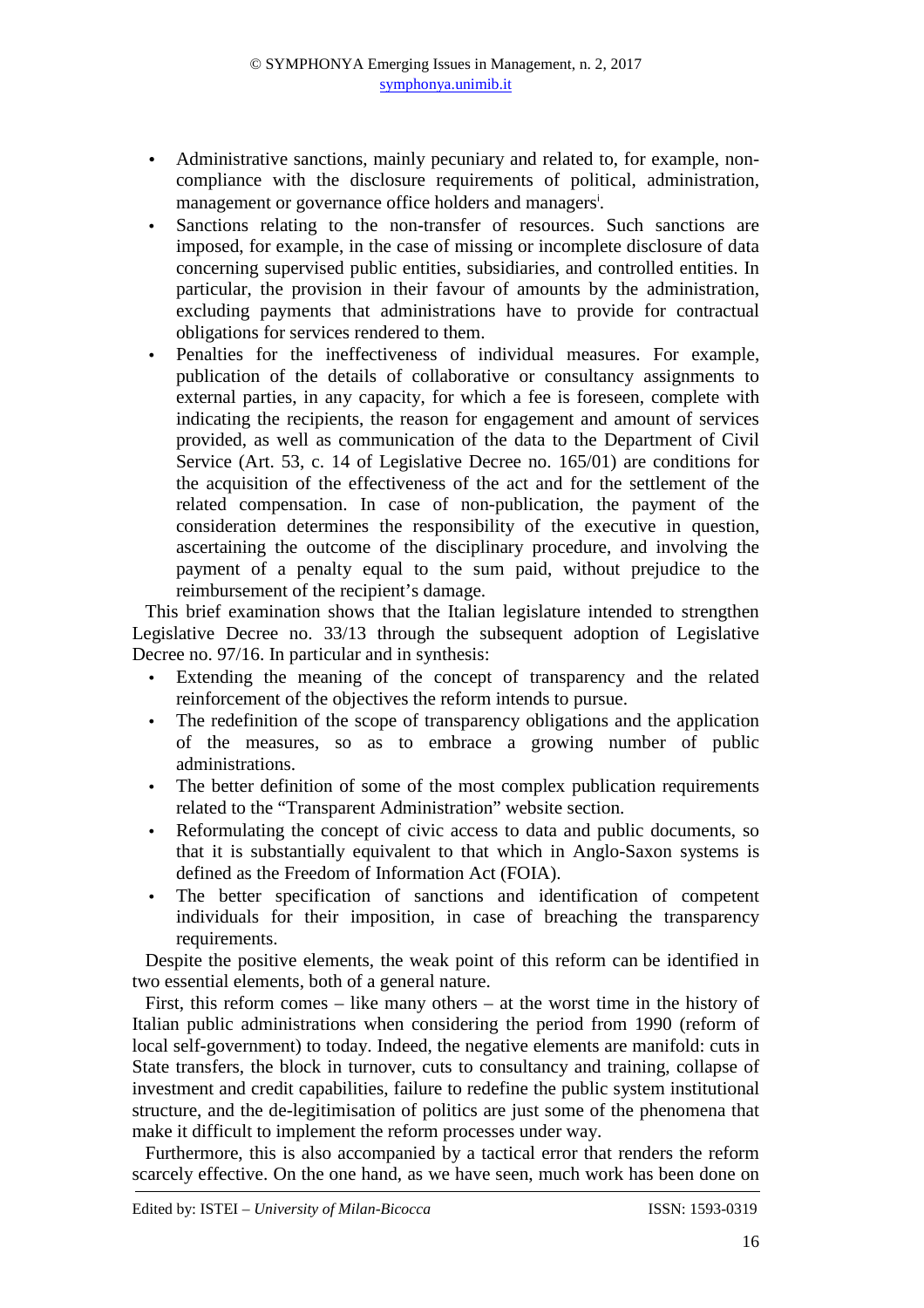the regulatory level (parliament and government) and interpretative level (for instance, the anticorruption implementation guidelines). On the other hand, there has never been a real stakeholder information pathway in relation to new information possibilities that the analysed decrees provide. The "Transparent Administration" website is used in most cases by professionals who thus benefit from qualified information and at zero cost; the same applies to the request for additional data to those published, so-called generalized civic access, also an instrument that benefits privileged stakeholders. The very limited impact in terms of real information for citizens can be explained by the poor or nil investment in engagement activities – especially aimed at less organised and competent stakeholder categories – serving the purpose of ensuring genuine knowledge of the information potential that the law today foresees.

#### **Bibliography**

Arrigo E. (2006), Code of Conduct and Corporate Governance, *Symphonya. Emerging Issues in Management (symphonya.unimib.it)*, 1, 93-109. http://dx.doi.org/10.4468/2006.1.07arrigo

Australia's Federal Register of Legislation (2017). Freedom of Information Act 1982. https://www.legislation.gov.au/Details/C2014C00041

- Ball, C. (2009). What is transparency? *Public Integrity*, *11*(4), 293-308. http://dx.doi.org/10.2753/PIN1099-9922110400
- Bauhr, M., & Grimes, M. (2014). Indignation or resignation: the implications of transparency for societal accountability. *Governance*, *27*(2), 291-320.

http://dx.doi.org/10.1111/gove.12033

Beyer, J. L. (2014). The emergence of a freedom of information movement: Anonymous, WikiLeaks, the Pirate party, and Iceland. *Journal of Computer‐Mediated Communication*, *19*(2), 141-154.

http://dx.doi.org/10.1111/jcc4.12050

- Beyer, J. L. (2011). Youth and the Generation of Political Consciousness Online. ProQuest Dissertations Publishing.
- Berliner, D. (2014). The political origins of transparency. *The Journal of Politics*, *76*(2), 479-491. http://dx.doi.org/10.1017/S0022381613001412
- Brondoni S.M. (2006), Managerial Corporate Governance Communication, *Symphonya. Emerging Issues in Management (symphonya.unimib.it)*, 1, 8-23.

http://dx.doi.org/10.4468/2006.1.02brondoni

Brondoni S.M. (2003), Network Culture, Performance & Corporate Responsibility, *Symphonya. Emerging Issues in Management (symphonya.unimib.it)*, 1, 8-24.

http://dx.doi.org/10.4468/2003.1.02brondoni

- Bundesministerium del Justiz und fur Verbraucherschutz (2017) Federal Act Governing Access to Information held by the Federal Government.
- Cavalieri, E. (2007). Ethics and Corporate Social Responsibility. *Symphonya. Emerging Issues in Management (symphonya.unimib.it)*, 2, 24-34.

http://dx.doi.org/10.4468/2007.2.04cavalieri

Hoefges, M., Halstuk, M. E., & Chamberlin, B. F. (2003). Privacy Rights versus FOIA Disclosure Policy: The Uses and Effects Double Standard in Access to Personally-Identifiable Information in Government Records. *Wm. & Mary Bill Rts. J.*, *12*, 1.